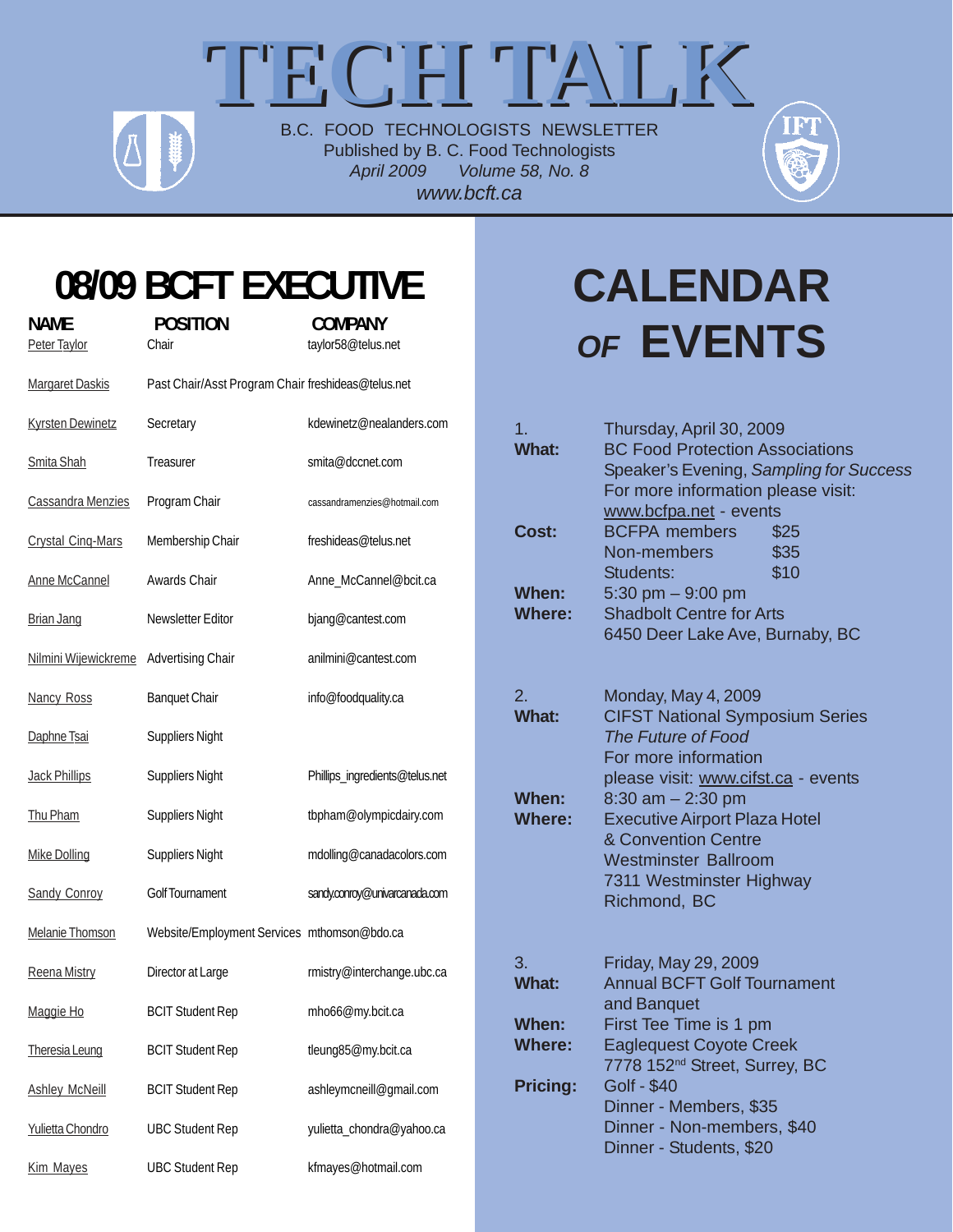## *BCFT Annual Golf Tournament & Banquet*

BCFT invites you to the annual golf tournament and banquet to be held at **Eaglequest Coyote Creek** in Surrey, on **Friday May 29, 2009.** The BCFT social event of the year will include golf, dinner and door prizes. Guests are welcome.

selection and for golf Sandy Conroy sandy.conroy@univarcanada.ca. **There will be no registration at the door**.

As always, please participate in the opportunity to

Eaglequest Coyote Creek is an 18 hole mid length golf course. The course layout takes advantage of a beautiful tree-lined setting and a creek that strategically comes into play on a number of holes. The event is designed as a "Texas Scramble" (best ball), so we play on teams of three or four. All levels of players are welcome.

The first tee time is 1:00 pm. It is requested that you arrive 30 minutes prior to your scheduled tee time. Standard golf attire is required, and club and pull cart rental is available for an additional fee.

Banquet dinner will be steak, wild salmon or chicken.

Final registration for golf and banquet is May 15, 2009. Please contact Christine Scaman @ Christine.scaman@ubc.ca for banquet and dinner

**Nancy Metcalfe**



#### **3M Canada Company**

Sr. Account Representative Microbiology Products

804 Carleton Court, Annacis Island Delta, BC V3M 3M1 604 463 8374 Tel. Home Office 800 265 1840 Toll Free 7423 778 772 3716 Cell 800 665 4759 Fax Orders nametcalfe@mmm.com



promote your business and products. Donations for the door prize gala are always greatly appreciated. If you wish to donate, please contact Nancy Ross at info@foodquality.ca.

Please come out and enjoy good food in the company of fellow food technologists!

**Where:**

**Eaglequest** Coyote Creek 7778 152nd Street, Surrey, BC 604-597-4653

**Costs**:

*For golf only:* \$40.00

*Banquet only:* \$20 for students; \$35 for BCFT

members; \$40 for non-members.

Cut off date for registration is May 15, 2009. Payment due on May 22, 2009.



#### **LUCIE NICHOLLS** General Manager

#212-1515 Broadway Street Port Coquitlam, BC V3C 6M2 Canada

Tel: 604-468-9800 Toll Free: 1-866-468-9800 Fax: 604-468-9801 Cell: 604-866-9804 www.carmiflavors.com lucienicholls@carmiflavors.com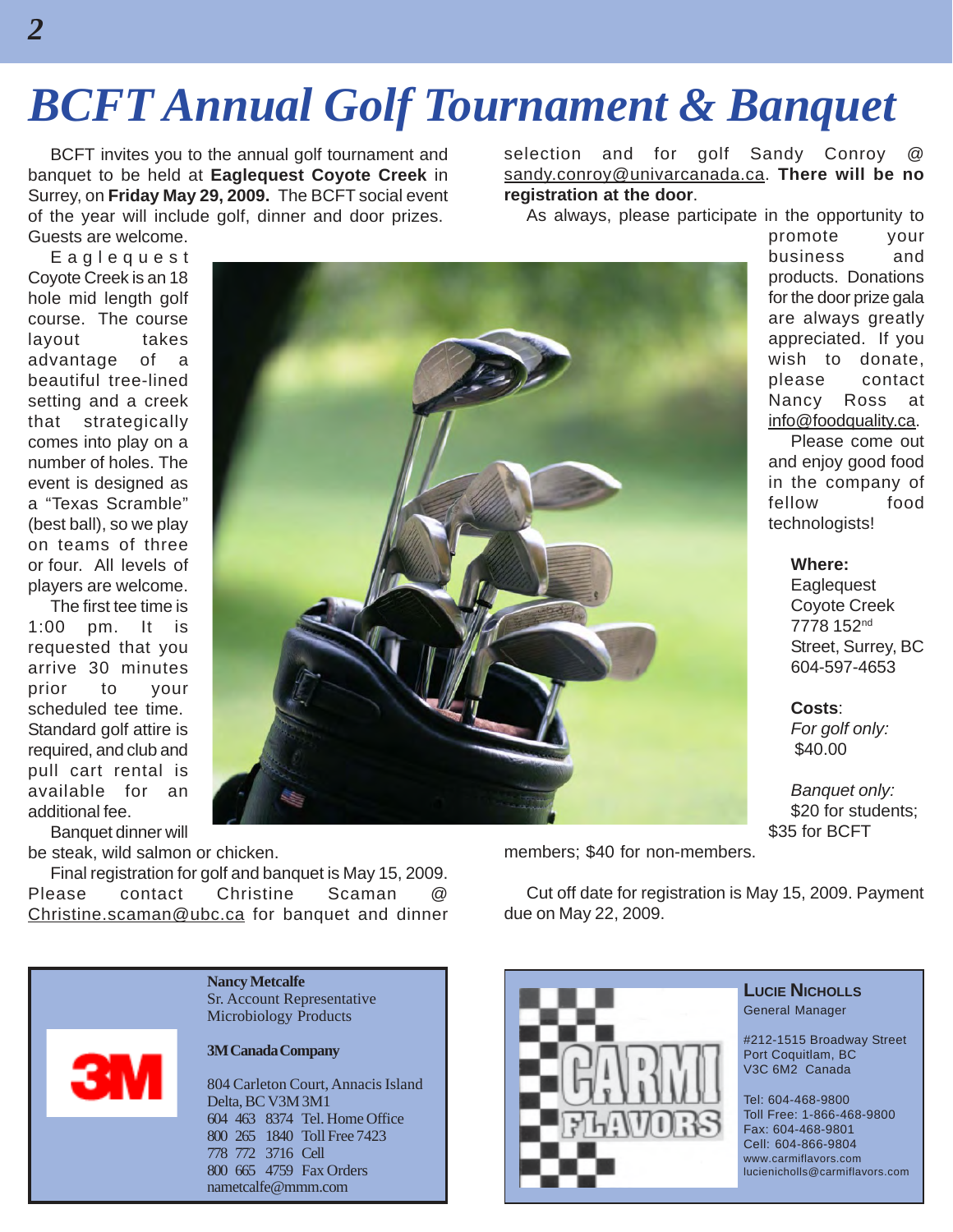### *BCFT Website*

Please check out the BCFT website at www.bcft.ca for:

- Up to date information about upcoming BCFT events,
- Job Postings, for those companies needing a hard working food technologist,
- Job Seekers, for those hard working food technologist needing a company,
- Book your table at Supplier's Night using our online registration.

If you have any feedback or events that you would like posted, please email Melanie Thomson at webmaster@bcft.ca.

### *Employers & Job Searchers*

 BCFT sponsors 'no-charge' job postings and resume postings on our website. Please ensure the posting is in pdf or word document form. Optionally, we can provide a form for the job posting.

Check out the current positions available at this link. http://bcft.ca/Positions\_available.htm

For more information or to post a job, contact Melanie Thomson at webmaster@bcft.ca



As you know the BCFT is run entirely by volunteers and once again we are soliciting members for their interest in participating in next years executive. We will have a number of vacancies to fill. Help keep our flame burning bright.

If you are interested in volunteering please contact Peter Taylor - ptaylor@bcft.ca.

> **CANT** A LIFE SCIENCE COMPANY

### **FOOD SAFETY**

WINNIPEG



### **Expertise in Food Analysis**

- · Pesticide Residues & Hormones
- Nutrition Labelling
- Food Chemistry
- 

**VANCOUVER** 

- Microbiology
- Gas Testing for Package Evaluation
- Natural Health Products
- Effluent Water Testing

KELOWNA

Call 1 800 665 8566, visit www.cantest.com or email foodsafety@cantest.com for further information

VICTORIA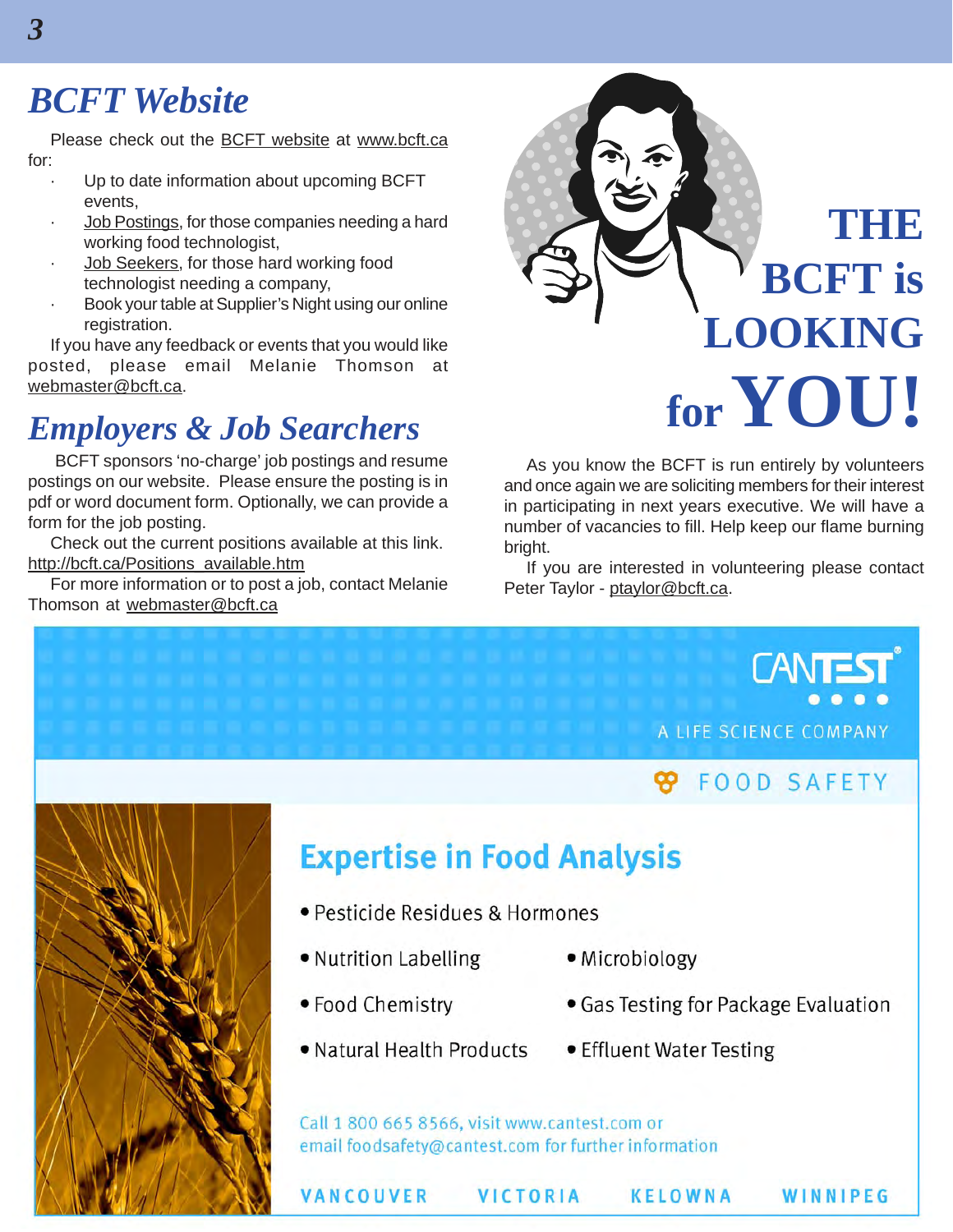## *Think about advertising in Tech Talk*

**You can't afford to miss this opportunity to advertise with us**!

*Tech Talk* is published approximately nine times a year by the **British Columbia Food Technologists Association (BCFT)**. As the official publication of the association, *Tech Talk* reaches the local audience of individuals in the Food Science and Technology profession - your ad in *Tech Talk* will keep you on top of our readership of more than 300 individuals.

For complete details on placing your ad in Tech Talk, please contact:

Nilmini Wijewickreme CanTest Ltd. 4606 Canada Way Burnaby, B.C. V5G 1K5

Tel: 604-734-7276 Fax: 604-731-2386 E-mail: anilmini@cantest.com

We accept either a type written, clear, ready-to-print copy of your ad in PDF or TIFF format in color or black and white, or a hard copy of business cards.



Canada V5A 4X5

**Gordon Groundwater Tel: 604-681-3554 Fax: 604-681-0567 email: ggroundwater@bcimporters.net**

### **PRICING INFORMATION FOR ADVERTISING IN TECH TALK**

| Business card (4" x 2")              | \$30  |
|--------------------------------------|-------|
| Page Sponsor (8" x 2")               | \$50  |
| $\frac{1}{4}$ Page Sponsor (4" x 5") | \$60  |
| 1/2 Page Sponsor (4" x 10")          | \$90  |
| Full Page Sponsor (8" x 10")         | \$150 |
|                                      |       |

*Rates indicated are on per issue basis.* \**Discounts up to 10% are available for advertising in multiple issues*\*).



Website: www.canadacolors.com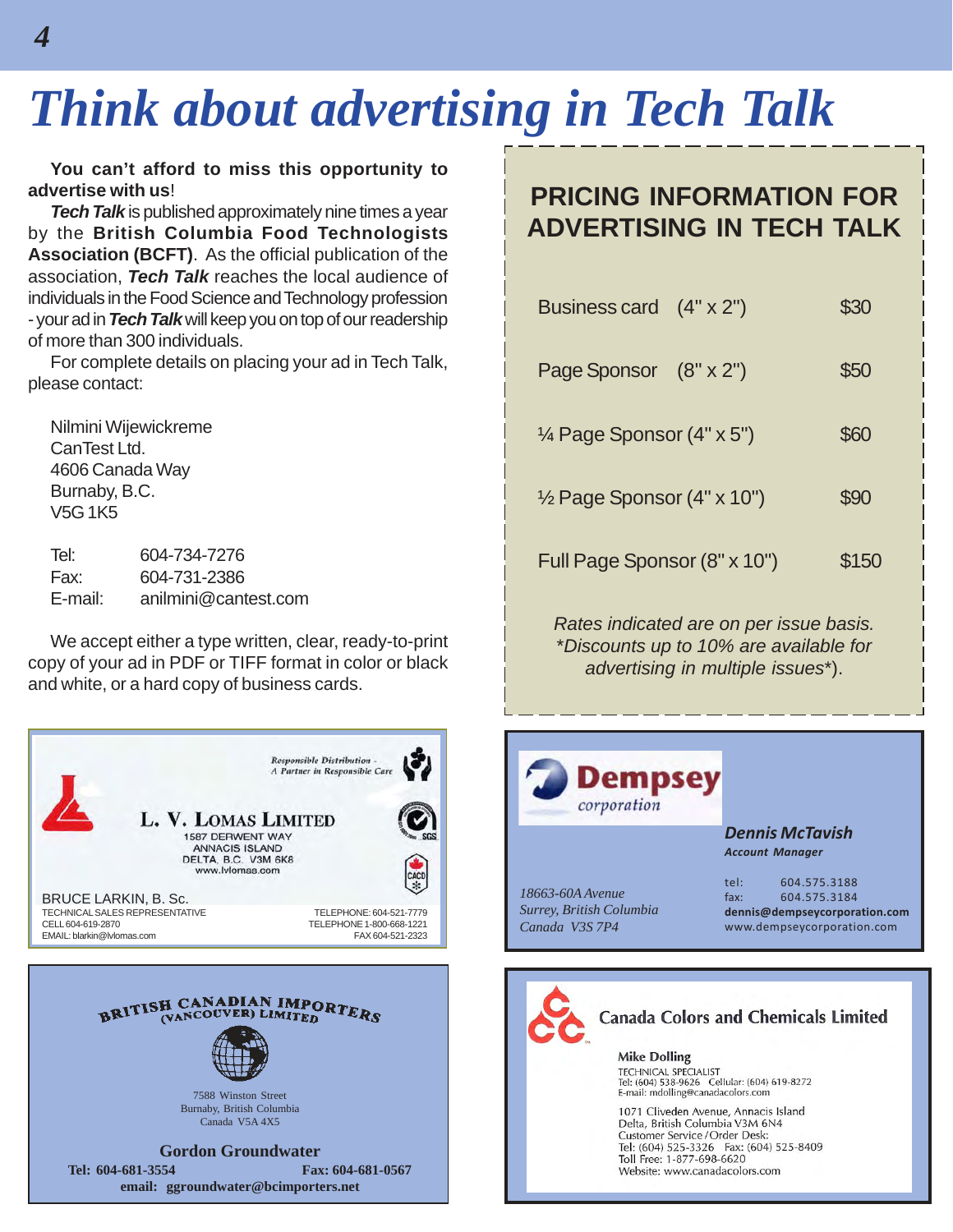## *Door Prizes Requested for Annual Banquet*

It is time again to plan for the B.C. Food Technologists Annual Spring Banquet and Golf Tournament. This year the banquet will be held on Friday, May 29th at EagleQuest Coyote Creek Golf Course, located in Surrey, BC.

As in the past, we are planning to distribute door prizes at the banquet. The door prizes will be comprised of samples donated by the employers of our membership. We would appreciate your help in maintaining this popular tradition. Each organization donating a prize will be acknowledged by having their name printed in the BCFT Newsletter, *Tech Talk*.

Our 62nd Annual Banquet will be a grand event; and we would greatly appreciate any contribution that your company can make this year. We would also like to extend our welcome to you and your guests in attending the dinner. Registration for this event is ongoing all of May.

A member of our Association will be calling you during May to solicit your help and to arrange the pick-up or delivery of any contribution you wish to make. If you have any questions regarding this request, please do not



hesitate to call or e-mail me (contact information is listed at the end of this article).

#### *Gifts may be sent to:*

Central Stores Attn: Anne McCannel, BCIT 3700 Willingdon Ave., Burnaby, B.C. V5G 3H2 Tel: 604-432-8269. *This is the location that we will be storing and sorting all gifts.*

#### **Non-perishable gifts can be forwarded to:**

Robertson & Ross, Associates 315-8623 Granville St, Vancouver, BC. V61 1Z5 Again, your help is greatly appreciated.

Sincerely, B.C. Food Technologists

#### Nancy Ross

Banquet Chair info@foodquality.ca Phone: 604-786-4773



**Univar Canada Ltd.** 9800 Van Horne Way Richmond, BC V6X 1W5

UIF Tel 604 273 1441

Cell 604 813 9996 Fax 604 231 5294 TF 1 800 663 9628 (BC Only) sandy.conroy@univarcanada.com www.univarcanada.com